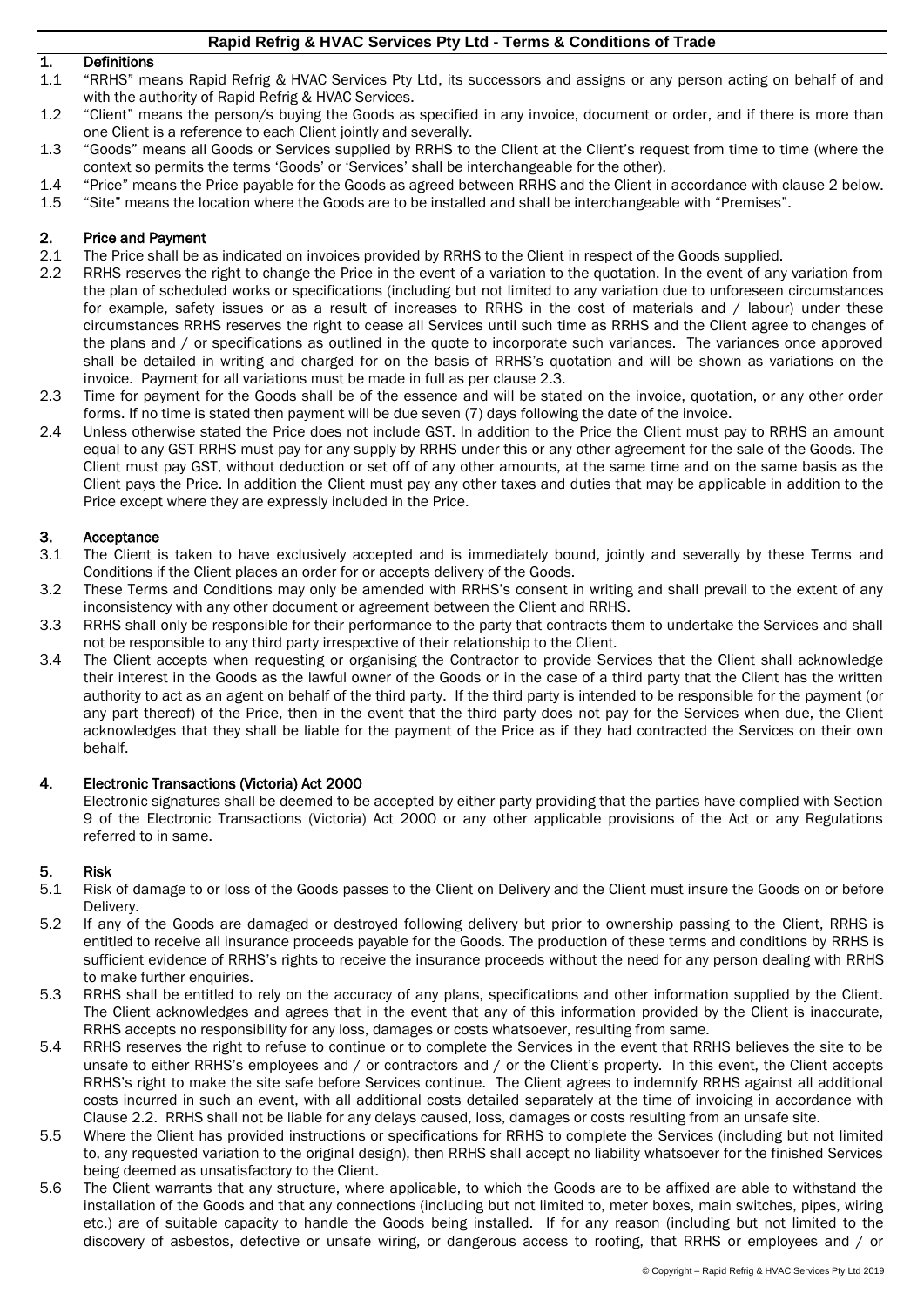contractors of RRHS reasonably form the opinion that the Client's premises are not safe for the installation of the Goods to proceed, then RRHS shall be entitled to delay the installation of the Goods until RRHS is satisfied that it is safe for the installation to proceed.

- 5.7 The Client agrees that the site will comply with any occupational health and safety laws and any other relevant safety standards of legislation.
- 5.8 RRHS reserves the right not to clean the site if animal faeces or other contaminants could cause a health issue for employees or contractors of RRHS.

# 6. Underground Locations

- 6.1 Prior to RRHS commencing any work the Client must advise RRHS of the precise location of all underground services on the on the site and clearly marked same.
- 6.2 The underground services the Client must identify include, but are not limited to, electrical, gas, sewer services / connections / sludge mains, pumping services, water and / or oil pumping mains, irrigation pipes, telephone and / or fibre optic cables, and any other services that may be on site.
- 6.3 While RRHS will take all care to avoid damage to any underground services, the Client agrees to indemnify RRHS in respect of any or all liability claims, loss, damage, costs and fines as a result of damage to services not precisely located and notified as per clause.

# 7. Title to Goods (including any incidental items supplied as part of any Services)

- <span id="page-1-0"></span>7.1 RRHS and the Client agree that ownership of the Goods shall not pass until:
	- (a) the Client has paid RRHS all amounts owing to RRHS; and
	- (b) the Client has met all of its other obligations to RRHS.
- 7.2 Receipt by RRHS of any form of payment other than cash shall not be deemed to be payment until that form of payment has been honoured, cleared or recognised.
- 7.3 It is further agreed that:
	- (a) until ownership of the Goods passes to the Client in accordance with clause [7.1](#page-1-0) that the Client is only a bailee of the Goods and must return the Goods to RRHS on request.
	- (b) the Client holds the benefit of the Client's insurance of the Goods on trust for RRHS and must pay to RRHS the proceeds of any insurance in the event of the Goods being lost, damaged or destroyed.
	- (c) the Client must not sell, dispose, or otherwise part with possession of the Goods other than in the ordinary course of business and for market value. If the Client sells, disposes or parts with possession of the Goods then the Client must hold the proceeds of any such act on trust for RRHS and must pay or deliver the proceeds to RRHS on demand.
	- (d) the Client should not convert or process the Goods or intermix them with other goods but if the Client does so then the Client holds the resulting product on trust for the benefit of RRHS and must sell, dispose of or return the resulting product to RRHS as it so directs.
	- (e) the Client irrevocably authorises RRHS to enter any premises where RRHS believes the Goods are kept and recover possession of the Goods.
	- (f) RRHS may recover possession of any Goods in transit whether or not delivery has occurred.
	- (g) the Client shall not charge or grant an encumbrance over the Goods nor grant nor otherwise give away any interest in the Goods while they remain the property of RRHS.
	- (h) RRHS may commence proceedings to recover the Price of the Goods sold notwithstanding that ownership of the Goods has not passed to the Client.

# 8. Personal Property Securities Act 2009 ("PPSA")

- 8.1 In this clause financing statement, financing change statement, security agreement, and security interest has the meaning given to it by the PPSA.
- 8.2 Upon assenting to these terms and conditions in writing the Client acknowledges and agrees that these terms and conditions constitute a security agreement for the purposes of the PPSA and creates a security interest in all Goods that have previously been supplied and that will be supplied in the future by RRHS to the Client.
- <span id="page-1-3"></span><span id="page-1-2"></span><span id="page-1-1"></span>8.3 The Client undertakes to:
	- (a) promptly sign any further documents and/or provide any further information (such information to be complete, accurate and up-to-date in all respects) which RRHS may reasonably require to;
		- (i) register a financing statement or financing change statement in relation to a security interest on the Personal Property Securities Register;
		- (ii) register any other document required to be registered by the PPSA; or
		- (iii) correct a defect in a statement referred to in clause  $8.3(a)(i)$  $8.3(a)(i)$  or  $8.3(a)(ii)$ ;
	- (b) indemnify, and upon demand reimburse, RRHS for all expenses incurred in registering a financing statement or financing change statement on the Personal Property Securities Register established by the PPSA or releasing any Goods charged thereby;
	- (c) not register a financing change statement in respect of a security interest without the prior written consent of RRHS;
	- (d) not register, or permit to be registered, a financing statement or a financing change statement in relation to the Goods in favour of a third party without the prior written consent of RRHS;
	- (e) immediately advise RRHS of any material change in its business practices of selling Goods which would result in a change in the nature of proceeds derived from such sales.
- 8.4 RRHS and the Client agree that sections 96, 115 and 125 of the PPSA do not apply to the security agreement created by these terms and conditions.
- <span id="page-1-4"></span>8.5 The Client waives their rights to receive notices under sections 95, 118, 121(4), 130, 132(3)(d) and 132(4) of the PPSA.<br>8.6 The Client waives their rights as a grantor and/or a debtor under sections 142 and 143 of the
- The Client waives their rights as a grantor and/or a debtor under sections 142 and 143 of the PPSA.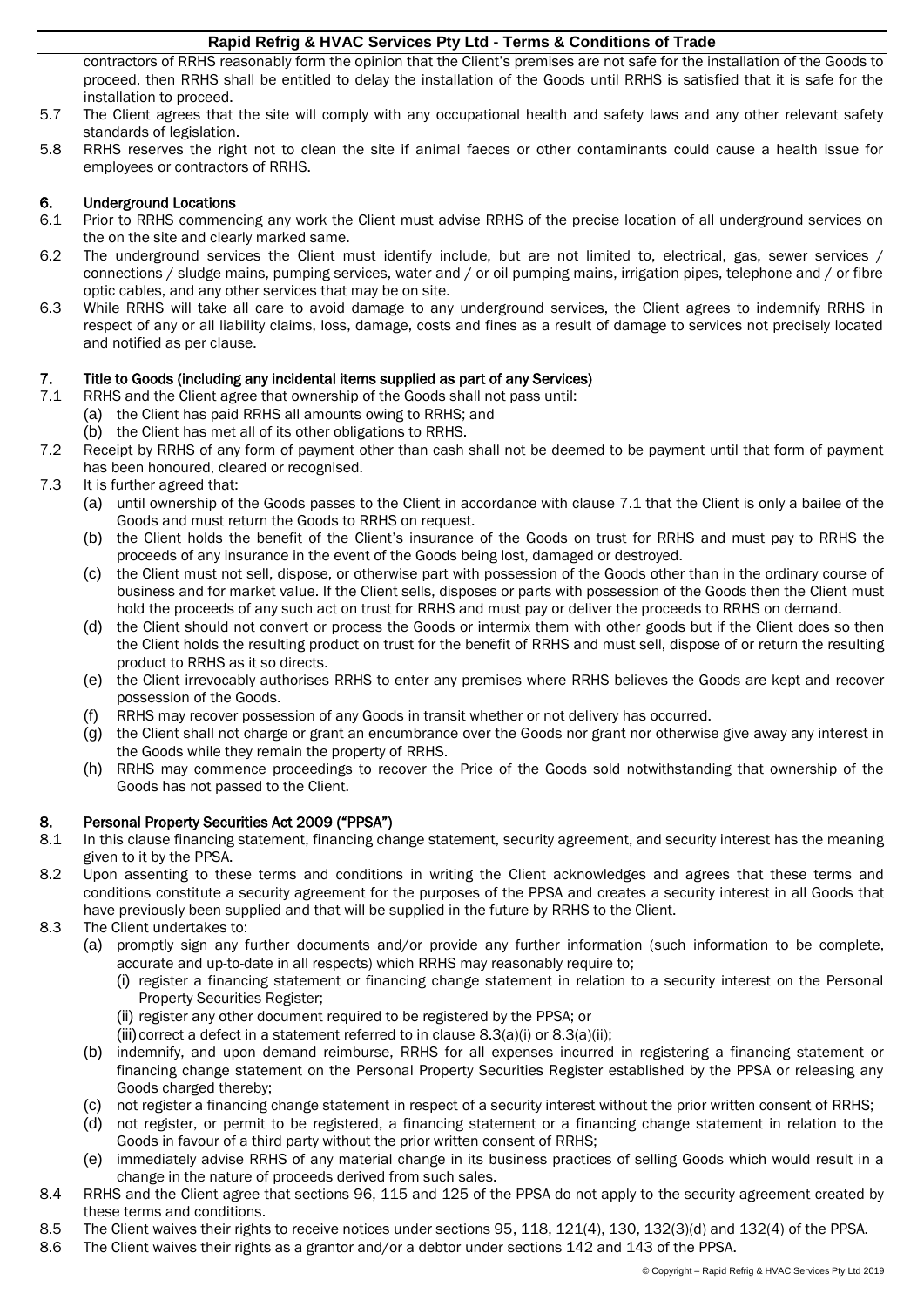- 8.7 Unless otherwise agreed to in writing by RRHS, the Client waives their right to receive a verification statement in accordance with section 157 of the PPSA.
- 8.8 The Client must unconditionally ratify any actions taken by RRHS under clauses [8.3](#page-1-1) to [8.5.](#page-1-4)
- 8.9 Subject to any express provisions to the contrary nothing in these terms and conditions is intended to have the effect of contracting out of any of the provisions of the PPSA.

# 9. Security and Charge<br>9.1 In consideration of F

- In consideration of RRHS agreeing to supply the Goods, the Client charges all of its rights, title and interest (whether joint or several) in any land, realty or other assets capable of being charged, owned by the Client either now or in the future, to secure the performance by the Client of its obligations under these terms and conditions (including, but not limited to, the payment of any money).
- 9.2 The Client indemnifies RRHS from and against all RRHS's costs and disbursements including legal costs on a solicitor and own client basis incurred in exercising RRHS's rights under this clause.
- 9.3 The Client irrevocably appoints RRHS and each director of RRHS as the Client's true and lawful attorney/s to perform all necessary acts to give effect to the provisions of this clause 9 including, but not limited to, signing any document on the Client's behalf.

# 10. Default and Consequences of Default

- 10.1 Interest on overdue invoices shall accrue daily from the date when payment becomes due, until the date of payment, at a rate of ten percent (10%) per annum (and at RRHS's sole discretion such interest shall compound monthly at such a rate) after as well as before any judgment.
- 10.2 If the Client owes RRHS any money the Client shall indemnify RRHS from and against all costs and disbursements incurred by RRHS in recovering the debt (including but not limited to internal administration fees, legal costs on a solicitor and own client basis, RRHS's collection agency costs, and bank dishonour fees).

# 11. Privacy Act 1988

- 11.1 The Client agrees for RRHS to obtain from a credit reporting agency a credit report containing personal credit information about the Client in relation to credit provided by RRHS.
- 11.2 The Client agrees that RRHS may exchange information about the Client with those credit providers either named as trade referees by the Client or named in a consumer credit report issued by a credit reporting agency for the following purposes:
	- (a) to assess an application by the Client; and/or
	- (b) to notify other credit providers of a default by the Client; and/or
	- (c) to exchange information with other credit providers as to the status of this credit account, where the Client is in default with other credit providers; and/or
	- (d) to assess the creditworthiness of the Client.
- 11.3 The Client understands that the information exchanged can include anything about the Client's creditworthiness, credit standing, credit history or credit capacity that credit providers are allowed to exchange under the Privacy Act 1988.
- 11.4 The Client consents to RRHS being given a consumer credit report to collect overdue payment on commercial credit (Section 18K(1)(h) Privacy Act 1988).
- 11.5 The Client agrees that personal credit information provided may be used and retained by RRHS for the following purposes (and for other purposes as shall be agreed between the Client and RRHS or required by law from time to time):
	- (a) the provision of Goods; and/or
	- (b) the marketing of Goods by RRHS, its agents or distributors; and/or
	- (c) analysing, verifying and/or checking the Client's credit, payment and/or status in relation to the provision of Goods; and/or
	- (d) processing of any payment instructions, direct debit facilities and/or credit facilities requested by the Client; and/or
	- (e) enabling the daily operation of Client's account and/or the collection of amounts outstanding in the Client's account in relation to the Goods.
- 11.6 RRHS may give information about the Client to a credit reporting agency for the following purposes:
	- (a) to obtain a consumer credit report about the Client;
	- (b) allow the credit reporting agency to create or maintain a credit information file containing information about the Client.
- 11.7 The information given to the credit reporting agency may include:
	- (a) personal particulars (the Client's name, sex, address, previous addresses, date of birth, name of employer and driver's licence number);
	- (b) details concerning the Client's application for credit or commercial credit and the amount requested;
	- (c) advice that RRHS is a current credit provider to the Client;
	- (d) advice of any overdue accounts, loan repayments, and/or any outstanding monies owing which are overdue by more than sixty (60) days, and for which debt collection action has been started;
	- (e) that the Client's overdue accounts, loan repayments and/or any outstanding monies are no longer overdue in respect of any default that has been listed;
	- (f) information that, in the opinion of RRHS, the Client has committed a serious credit infringement (that is, fraudulently or shown an intention not to comply with the Client's credit obligations);
	- (g) advice that cheques drawn by the Client for one hundred dollars (\$100) or more, have been dishonoured more than once;
	- (h) that credit provided to the Client by RRHS has been paid or otherwise discharged.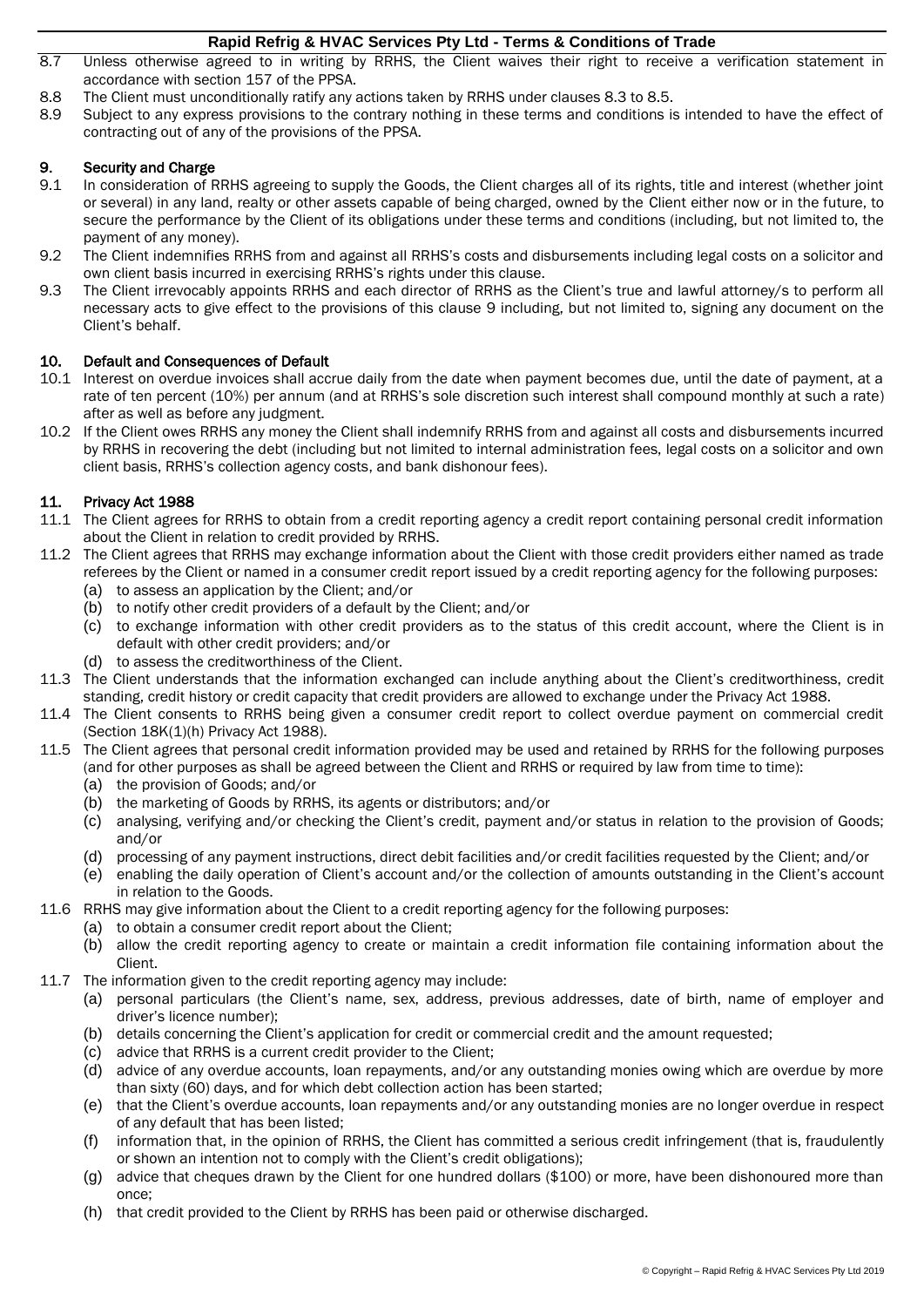# 12. Delivery

- 12.1 The times quoted for delivery are estimates only and RRHS accepts no liability for failure or delay in delivery of Goods. The Customer is not relieved of any obligation to accept or pay for Goods by reason of any delay in delivery. Goods may be delivered by instalments at the discretion of RRHS.
- 12.2 Risk in the Goods passes on delivery to the Customer.

### 13. Access

13.1 The Client shall ensure that RRHS has clear and free access to the work site at all times to enable them to undertake the works. RRHS shall not be liable for any loss or damage to the site, including without limitation, unless due to the negligence of RRHS.

#### 14. Intellectual Property

- 14.1 Where RRHS has designed, drawn or quoted Goods for the Client, then the copyright for any of these documents shall remain the property of RRHS.
- 14.2 The Client agrees that RRHS may use (at no cost) for the purpose of marketing or tender purposes, any documents, designs, drawings, photographs or Goods which the Contractor has created for the Client.

#### 15. Warranty, Returns, or Refunds

- 15.1 Service under warranty shall only be available between the hours of 7.30am to 4.00pm Monday to Friday, and excludes public holidays, and warranty does not include routine maintenance service including filter cleaning, rectification of faults arising from power failure, misuse of equipment, lack of routine maintenance or operator error. Warranty for the purpose of this clause is either:
	- (a) Installation warranty; a guarantee of workmanship and associated ductwork and materials on new installations for a period of 12 (twelve) months whereby RRHS will repair the product in the event of any defect,
	- (b) Service warranty; a guarantee of workmanship for service repair work for a period of 3 (three) months where the works will be performed again in the event of any defects associated with the initial service work.
- 15.2 All costs of freight and travelling expenses associated with making a claim under this warranty are to be paid by the Customer.
- 15.3 The Goods come with guarantees that cannot be excluded under the Australian Consumer Law. The Customer is entitled to a replacement for a "major failure". The Customer is also entitled to have the Goods repaired or replaced if the Goods fail to be of acceptable quality and the failure does not amount to a "major failure". Major failure is null and void if RRHS believes and can legally lay claim that the failure cause to be associated with incorrect or insufficient mandatory maintenance or incorrect operation.
- 15.4 The benefits to you given by RRHS warranty are in addition to other rights and remedies that you may have under law in relation to the products to which this warranty relates.
- 15.5 Warranty on new capital equipment and new parts are subject to the manufacturer's warranty. However, where permissible by law, the customer must pay for all work undertaken in carrying out a repair if the manufacturer's assessment determines the claim does not fall within the manufacturer's warranty terms.
- 15.6 The Customer must provide proof of purchase and payment of that purchase to make a claim under any warranty.
- 15.7 If the Customer wishes to make a claim under this warranty, it should:
	- (a) Phone: 1300 278 111
	- (b) Email: [info@rrhs.com.au](mailto:info@rrhs.com.au)

#### 16. Returns, Credit or Refunds

- 16.1 Returns, Credit or Refunds are not provided by RRHS under any circumstances.
- 16.2 Upon requesting our services, products, installations, or quotations the client is accepting the charges, services and products provided as described and the goods and invoice is final. Not as described is considered invalid as the client takes all responsibility on making the correct purchasing choice for their needs or requirements prior to the request or supply of goods and services.
- 16.3 Upon signing a RRHS service attendance form, maintenance form, new project quotation, quotation completion form, the client accepts all responsibility on the final product delivered by RRHS being fit for their purpose.
- 16.4 RRHS accepts no client enforced, or third parties claim to any outgoing payment. Any payments outgoing from RRHS require confirmation of a full RRHS purchase order, signed by RRHS management, failure to provide such documentation results in no financial or legal liability to RRHS in any format or circumstance.

#### 17. Client's Responsibilities

- 17.1 The Client will provide access to the Premises the Goods are to be installed at the designated date and time. Failure to do so could result in further costs incurred by the Client if RRHS cannot complete the Service on the agreed date and time.
- 17.2 The Client agrees to remove any furniture, furnishings or personal good from the vicinity of the Services and agrees that RRHS shall not be liable for any damage caused to those items through the Client's failure to comply with this clause.
- 17.3 The Client shall provide RRHS with a suitable free power source and access to water and toilet facilities.
- 17.4 The Client shall obtain at their own expense, all licences and approvals that may be required for the services.

# 18. General

18.1 The failure by RRHS to enforce any provision of these terms and conditions shall not be treated as a waiver of that provision, nor shall it affect RRHS's right to subsequently enforce that provision. If any provision of these terms and conditions shall be invalid, void, illegal or unenforceable the validity, existence, legality and enforceability of the remaining provisions shall not be affected, prejudiced or impaired.